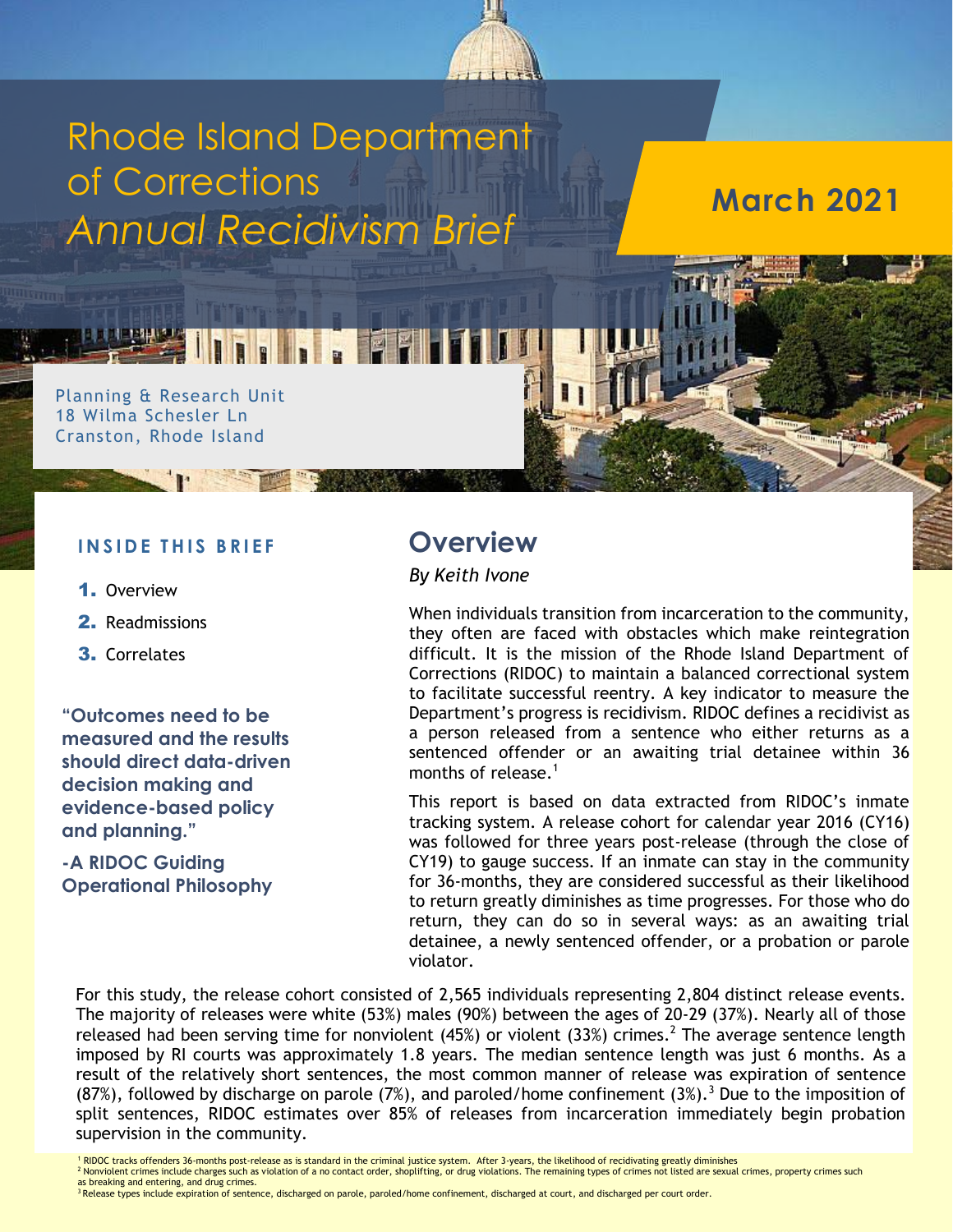# **RIDOC Recidivism Brief**

# **Readmissions**

#### **Sentenced Readmissions**

At 3-years post-release, 47% of individuals returned to RIDOC as sentenced offenders. This is identical to the recidivism rate from the CY15 cohort and is tied for the lowest reported recidivism rate since RIDOC began tracking yearly cohorts in 2004. Forty-four percent (44%) of females and forty-eight (48%) of males were recommitted as sentenced offenders. The rate of females recommitted was 8% higher than in the CY15 cohort, while males was 1% lower.



Virtually all offenders who returned were for a new sentence (68%) or as a probation violator (26%). Parole violators accounted for approximately 6% of recidivists.

#### **Time in the Community – Sentenced Recidivists**

The average time spent in the community for CY16 was 11 months. Nearly 6% of recidivists had returned within 30 days of release. An additional 33% returned between 1 and 6 months. By 1-year post-release, nearly 64% of recidivists had returned to RIDOC.



Offenders with children spent more time in the community before reoffending. On average, offenders with children spent 11.4 months in the community before reoffending, whereas offenders without children spent an average of 9.3 months. Those released from serving a less serious type of offense (i.e., nonviolent) returned sooner than more serious offenses (i.e., violent). Those released from serving nonviolent offenses spent an average of 9.4 months before returning, whereas those released from serving violent offenses spent an average of 11.2 months.

#### **Awaiting Trial Readmissions**

RIDOC operates a unified correctional system, meaning all pre-trial detainees and sentenced offenders (regardless of sentence length or crime type) are under the Department's jurisdiction. Unlike most corrections departments, this gives RIDOC the unique ability to report recidivism rates for those who returned to await trial. By 36-months, 57% of the cohort returned as awaiting trial detainees. Thirtyeight percent (38%) of releases returned within 1 year as awaiting trial detainees; 50% within 2 years; and 57% by the third year. Of the women released in 2016, 51% returned to awaiting trial within 36 months of release while 58% of men returned in the same time period.

The bar graph (shown below) highlights that the majority of awaiting trial detainees were committed as probation violators (45%) or for failure to appear in court (30%). <sup>4</sup> These readmission rates are identical to the CY15 cohort and are significant drivers of RIDOC's awaiting trial commitment stream. Just over twothirds of awaiting trial recidivists (71%) were held without bail while an additional 20% were held on surety bail. Surety bail allows for detainees to post 10% of the total bail to gain release.



4 The large majority of probation violators returned for a new charge.